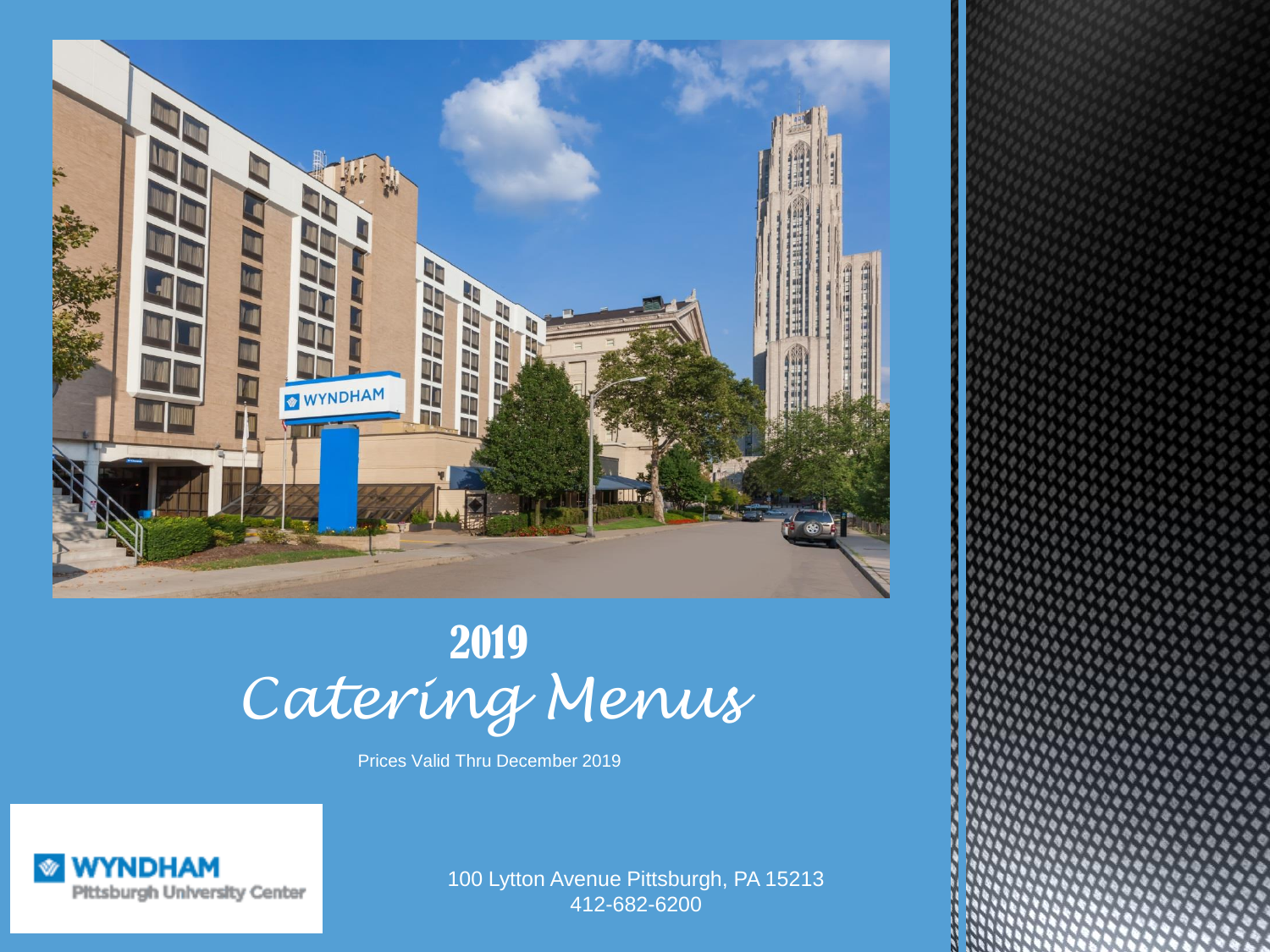*Breakfast Buffet*

**\*All Buffet Breakfasts Include: Assorted Chilled Juices, Freshly Brewed Regular and Decaffeinated Starbucks Coffee and Hot Tea**

# **Wyndham Continental**

Market Style Fruit Display with Seasonal Berries Freshly baked Mini Muffins Danishes and Croissants Fruit Preserves, Marmalade, Butter and Honey

\$14 Per Person

# **American Breakfast Buffet**

Scrambled Eggs Your choice between Applewood Smoked Bacon or Grilled Sausage Home Fried Potatoes Assorted Mini Muffins and Danishes

\$16 Per Person

### **Wyndham Deluxe Continental**

Market Style Fruit Display with Seasonal Berries Freshly baked Mini Muffins Danishes and Croissants Assorted Bagels with Butter, Jelly and Cream Cheese Selection of Cold Cereals with Whole and Skim Milk

\$17 Per Person

# **Breakfast of Champions**

Assorted Freshly Baked Breakfast Pastries, variety of Bagels with Butter, Jelly and Cream Cheese Fresh Fruit Salad Fluffy Farm Fresh Scrambled Eggs Your choice between Belgian Waffles with Strawberries or French Toast Skillet Browned Potatoes Crisp Bacon and Grilled Sausage

\$21 Per Person

All Prices are Subject to a 22.5% Service Charge and 7% Sales Tax. Prices are Subject to Change without Notice

**Functions require minimum of 25 people or a small party fee of \$50 will apply. Buffets are available for one and a half hours.**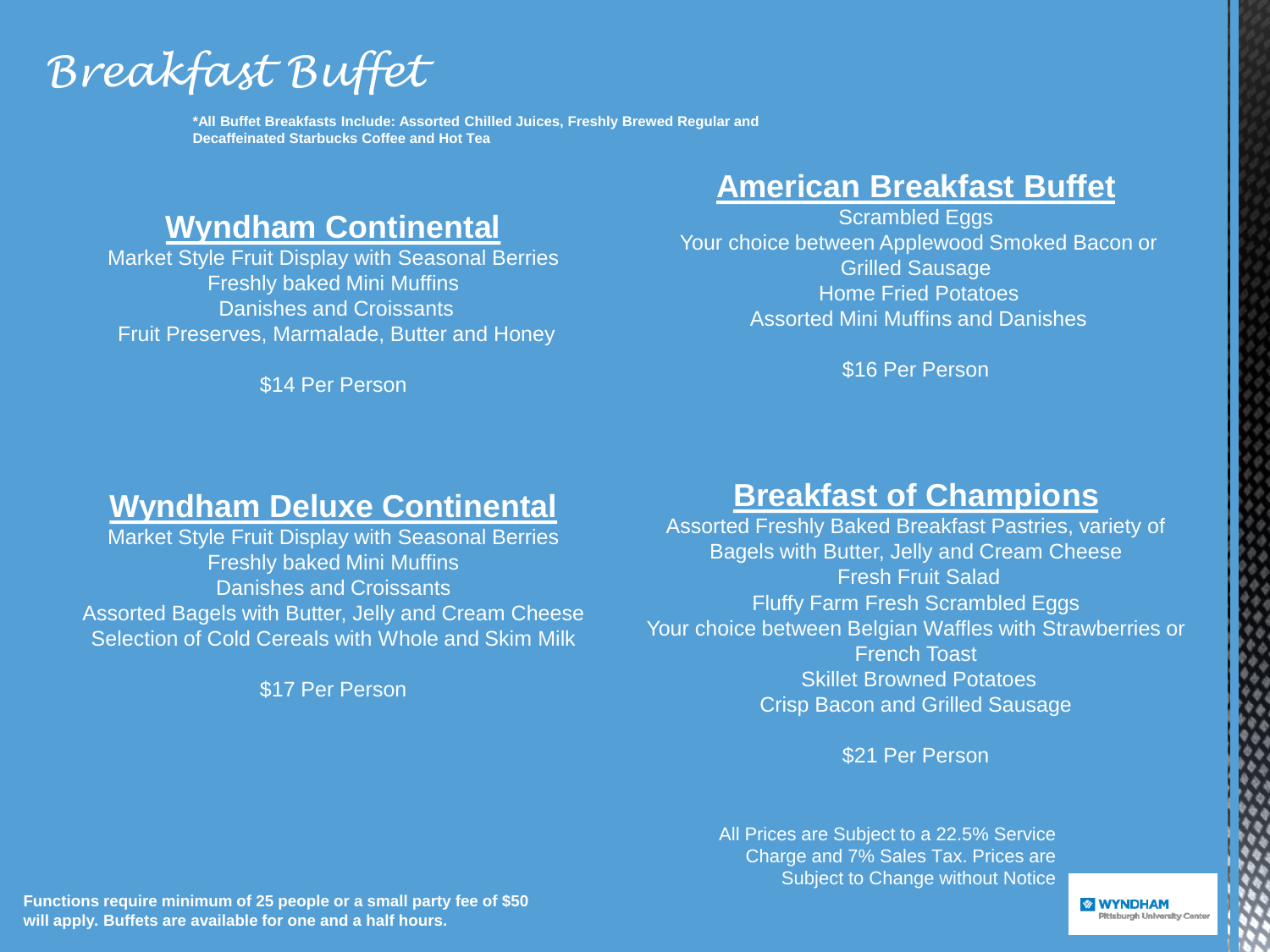# *Breakfast Buffet Enhancements*

# **Omelets Made To Order**

Made to Order Eggs and Omelets Including: Bacon, Sausage, Ham, Cheddar Cheese, Tomatoes, Onions, Mushrooms, Peppers, Broccoli and Spinach **(Requires Chef Attendant, \$75 per hour)**

\$7 Per Person

# **Waffle Bar**

Belgian Waffles with Toppings Whipped Cream, Strawberries, Chocolate Sauce, Chocolate Chips, Sprinkles, Maple Syrup and Butter

\$7 Per Person

## **Smoked Salmon**

Norwegian Smoked Salmon with Mini Bagels, Capers, Tomatoes, Chopped Egg Whites, Black Olives, Cream Cheese and Red Onion

\$8 Per Person

**Assorted Donut Wall**

\$5 Per Person

## **Assorted Dannon Fruit Yogurts**

\$4 Per Yogurt

# **Assorted Granola Bars**

\$25 Per Dozen

All Prices are Subject to a 22.5% Service Charge and 7% Sales Tax. Prices are Subject to Change without Notice

> **WYNDHAM** Ittsburgh University Center

### **Beverage Packages**

**Replenished for Half Day(4 Continuous Hours Max)** Freshly Brewed Regular and Decaffeinated Starbucks Coffee, Herbal Teas, Sodas and Bottled Water

\$10 Per Person

#### **Replenished For Full Day (8 Continuous Hours Max)**

Freshly Brewed Regular and Decaffeinated Starbucks Coffee, Herbal Teas, Sodas and Bottled Water

\$15 Per Person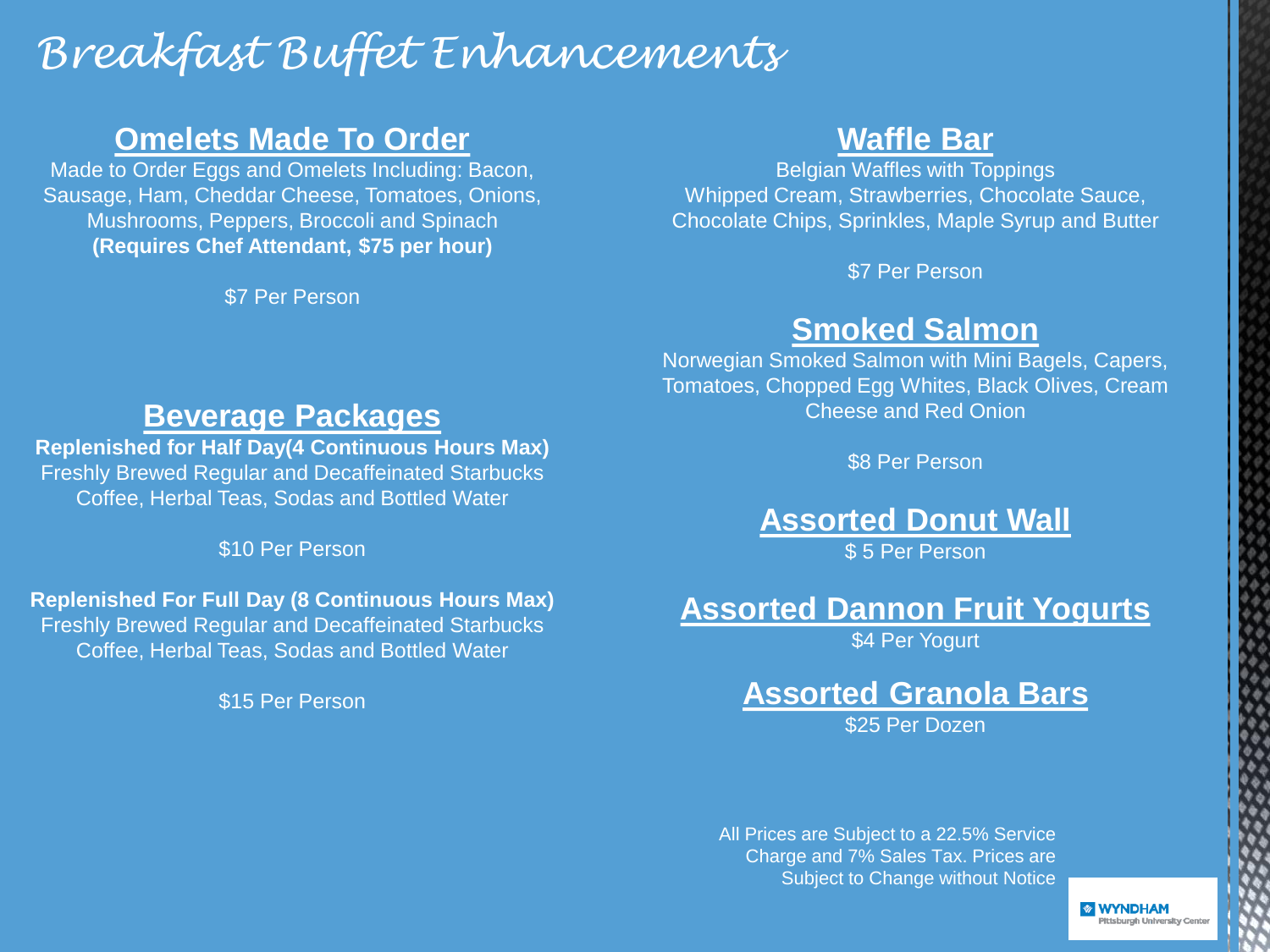# *A La Carte*

### **Beverages**

Starbucks Regular or Decaffeinated Coffee Assortment of Tazo Hot Teas Assorted Chilled Juices Assorted Chilled Bottled Juices Freshly Brewed Tazo Iced Tea Assorted Soft Drinks Red Bull- Regular or Sugar Free Pellegrino Sparkling Water Bottled Spring Water Lemonade Fruit Punch

\$43 Per Gallon \$43 Per Gallon \$15 Per Carafe \$4 Per Bottle \$39 Per Gallon \$3 Per Can \$6 per Can \$5 Per Bottle \$3 Per Bottle \$37 Per Gallon \$37 Per Gallon

### **Food**

Freshly Baked Muffins or Gourmet Danishes Croissants with Butter and Jelly Bagels with Assorted Cream Cheese

\$34 Per Dozen \$34 Per Dozen \$33 Per Dozen

All Prices are Subject to a 22.5% Service Charge and 7% Sales Tax. Prices are Subject to Change without Notice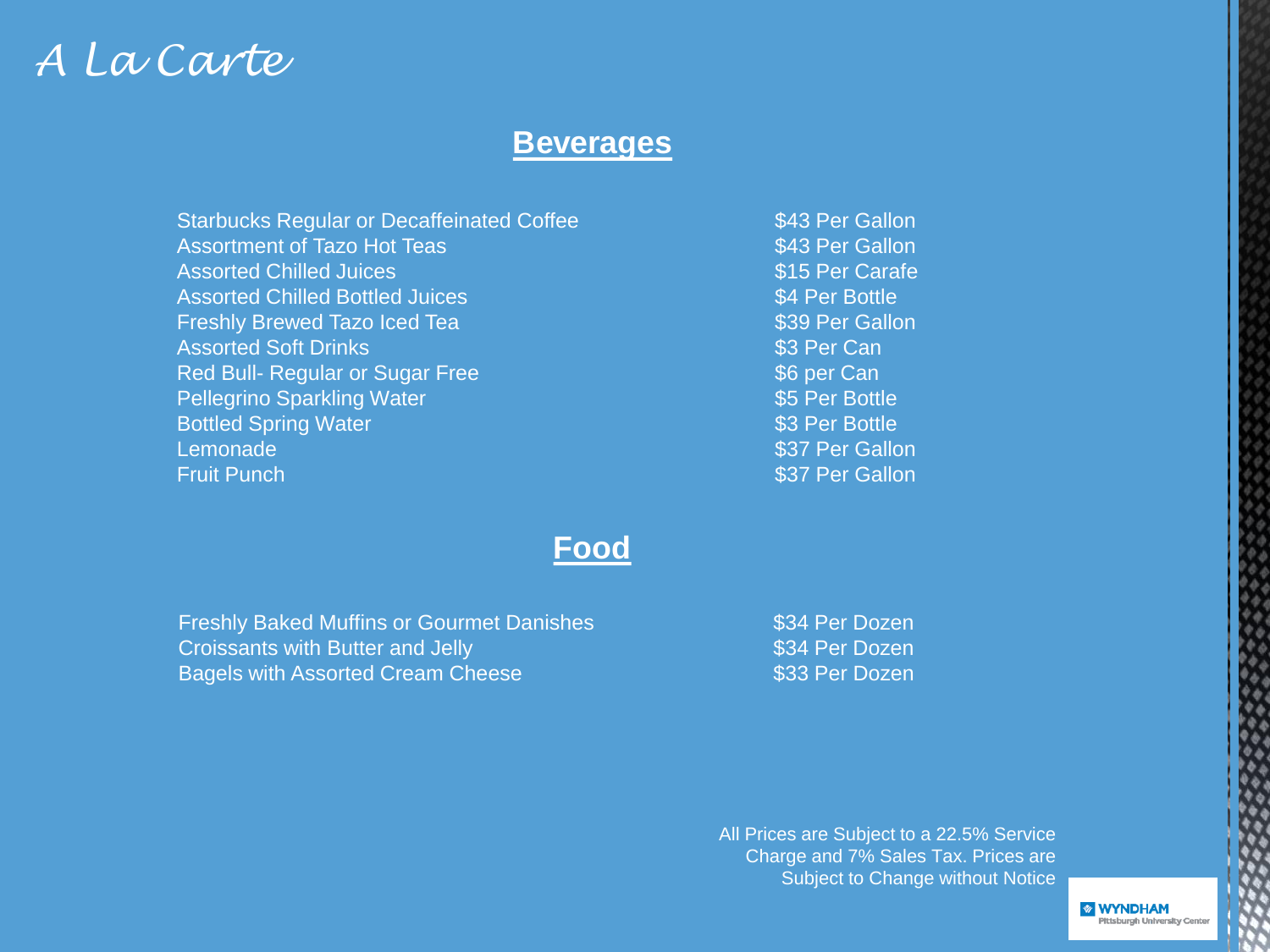# *Boxed Lunch Entrees*

**\*All Boxed Lunch Entrees Include: Pasta Salad, Apple, Kettle Chips , Cookie and a Bottled Water or Soda**

### **Slow Roasted Beef Sandwich**

Thinly Sliced Beef, Served with Horseradish, Mayonnaise, Topped with Lettuce, Tomato, Cheddar Cheese, Served on Asiago Ciabatta

\$23 Per Person

# **Country Club**

Turkey Club on Ciabatta Bread with Peppered Bacon, Lettuce, Tomato and Mayonnaise

\$22 Per Person

### **Herb Marinated Chicken Breast**

Marinated Grilled Chicken Breast, Lettuce, Tomato, Gruyere Cheese, and Garlic Basil Mayonnaise

\$22 Per Person

**Roasted Vegetable Ciabatta**

With Feta Cheese and a Balsamic Glaze

\$20 Per Person

All Prices are Subject to a 22.5% Service Charge and 7% Sales Tax. Prices are Subject to Change without Notice

**Functions require minimum of 25 people or a small party fee of \$50 will apply. Buffets are available for one and a half hours.**

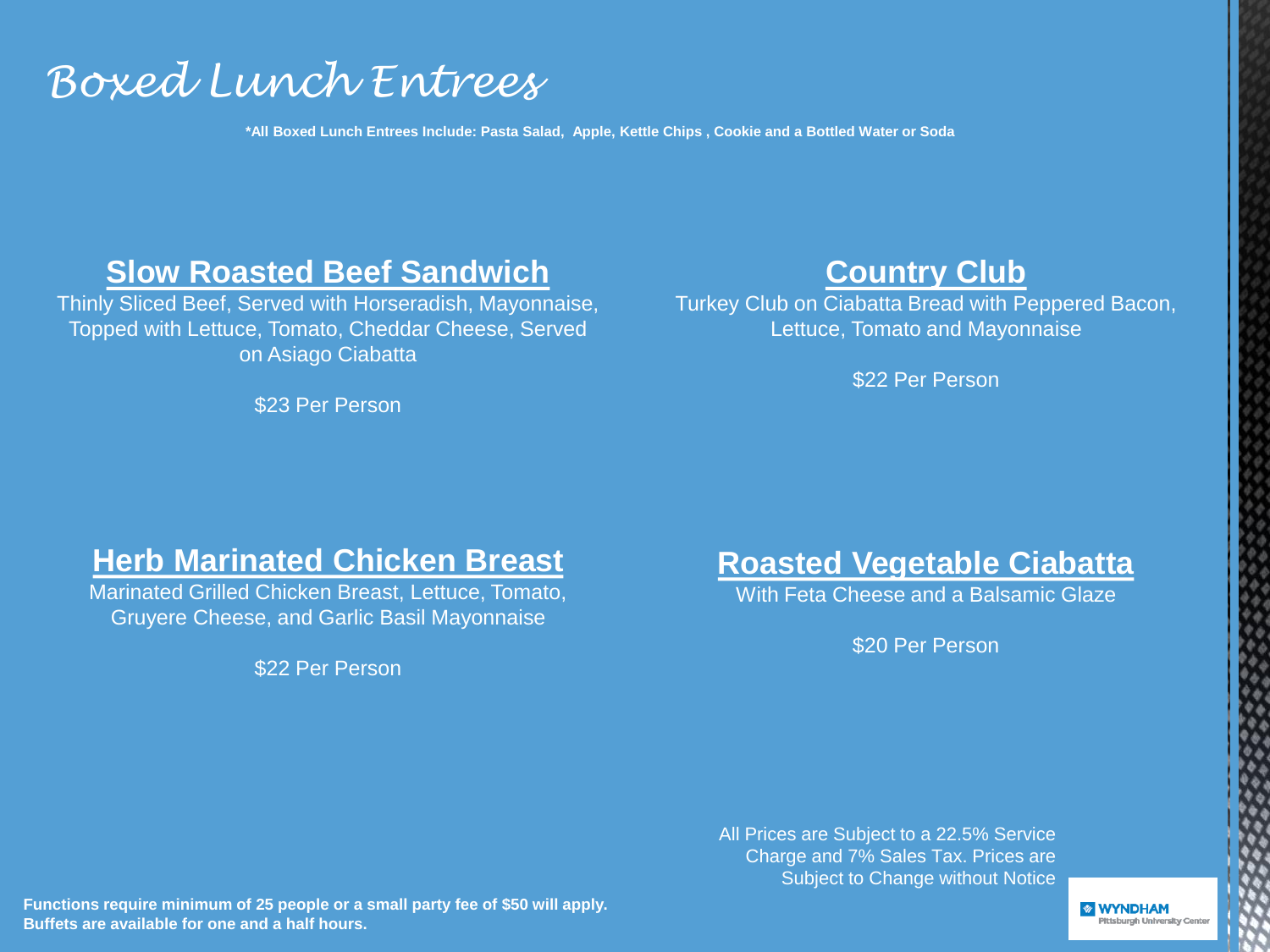# *Plated Lunch Entrees*

**\*All Plated Entrees Include Freshly Brewed Iced Tea, Freshly Brewed Regular and Decaffeinated Starbucks Coffee, and Hot Tea**



**\*All Plated Entrees Include House Salad**

# **Chicken**

Chicken Piccata- \$22 Per Person Tuscan Stuffed Chicken- \$23 Per Person Blue Fin Crab Stuffed Chicken- \$24 Price Per Person

# Beef

6 oz Filet Mignon with Cabernet Mushroom Sauce- \$29 Per Person 8 oz NY Strip with Peppercorn Demi- \$26 Per Person

# Fish

Honey Chipotle Salmon- \$24 Per Person Grilled Shrimp with Lemongrass Sauce- \$25 Per Person

#### **Side Dish Selection**

Chef's Choice of Starch Chef's Choice of Vegetable Rolls and Butter Chef's Choice of Dessert

> All Prices are Subject to a 22.5% Service Charge and 7% Sales Tax. Prices are Subject to Change without Notice

Pork

Prime Rib of Pork loin- \$23 Per Person Canadian Bacon Pork Chop- \$24 Per Person

# Vegetarian

Roasted Vegetable Empanada- \$20 Per Person Italian Ratatouille Stuffed Portabella- \$21 Per Person

**Functions require minimum of 25 people or a small party fee of \$50 will apply. Buffets are available for one and a half hours.**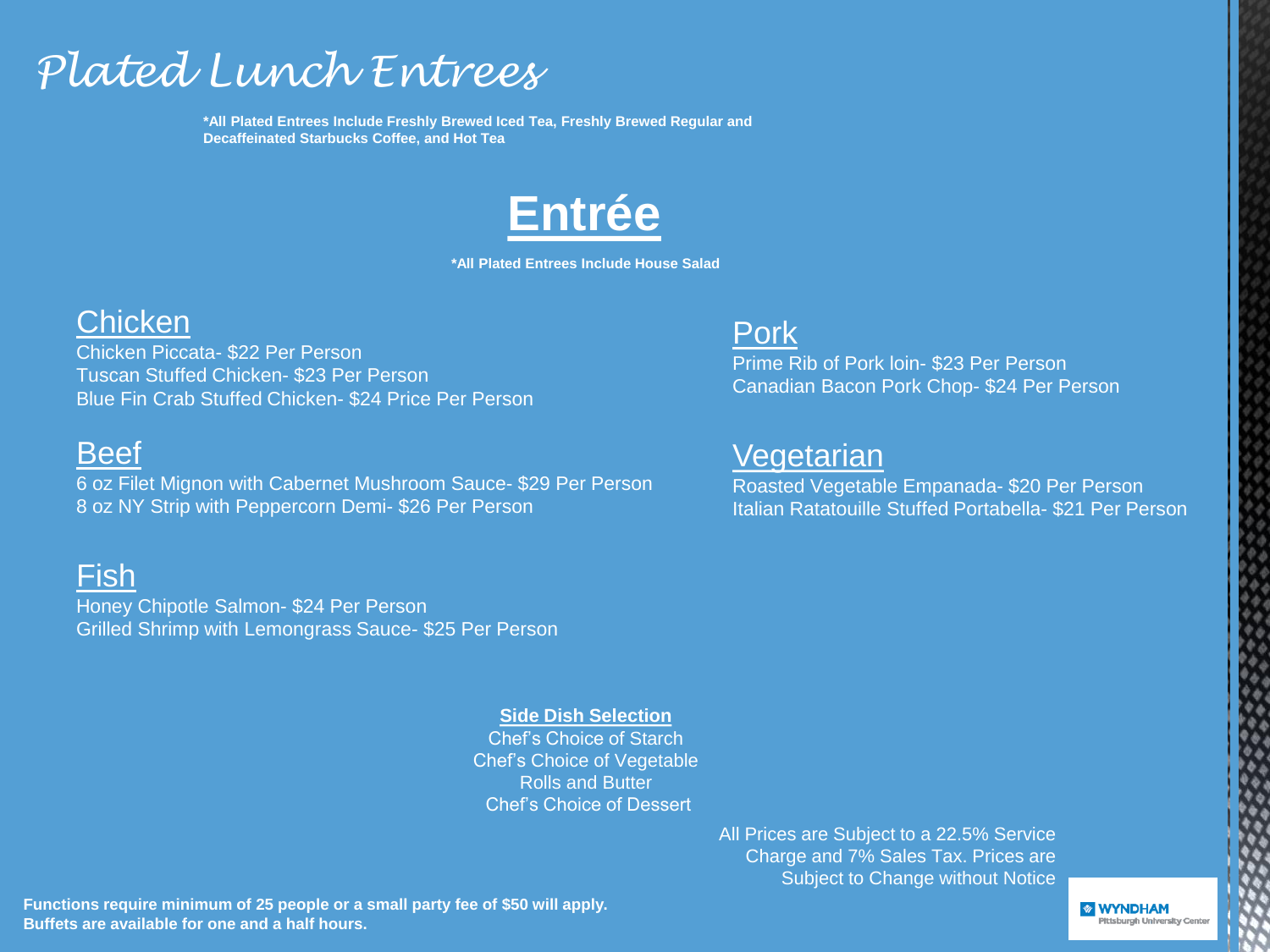

**\*All Buffets Include: Freshly Brewed Iced Tea, Freshly Brewed Regular and Decaffeinated Starbucks Coffee, and Hot Tea**

# **The Picnic**

Seasonal Green Salad Country Style Potato Salad Country Fried Chicken Breast Slow Cooked BBQ Pulled Pork Southern Style Baked Beans Corn on the Cob Chef Choice Assorted Desserts

\$25 Per Person

# **Executive Deli**

Turkey and Brie on Multigrain Bread, Shaved Red Onion, Bacon and Apricot Honey. Shaved Ham, Salami, Capicola Wrap with Romaine, Roasted Red Peppers and Red Wine Vinaigrette. Served with Red Skin Potato Salad and House Made Potato Chips Chefs Choice Assorted Desserts \$26 Per Person

# **Carnegie Deli**

Tender Field Green Salad with Tomatoes, Greek Olives, and English Cucumbers Sicilian Pasta Salad with Imported Meats, Cheese, and Roasted Vegetables Premium Slow Roasted Turkey Breast, Roast Beef, Black Forest Ham, Genoa Salami, Provolone, Pepper Jack, Baby Swiss, and American Cheese Red Leaf Lettuce, Red Onions, Sliced Ripe Tomatoes, and Dill Pickle Spears Thick Cut Deli Breads, Kaiser Rolls and Condiments Served with House Made Potato Chips Assorted Cookies and Fudge Nut Brownies

\$23 Per Person

All Prices are Subject to a 22.5% Service Charge and 7% Sales Tax. Prices are Subject to Change without Notice

**Functions require minimum of 25 people or a small party fee of \$50 will apply. Buffets are available for one and a half hours.**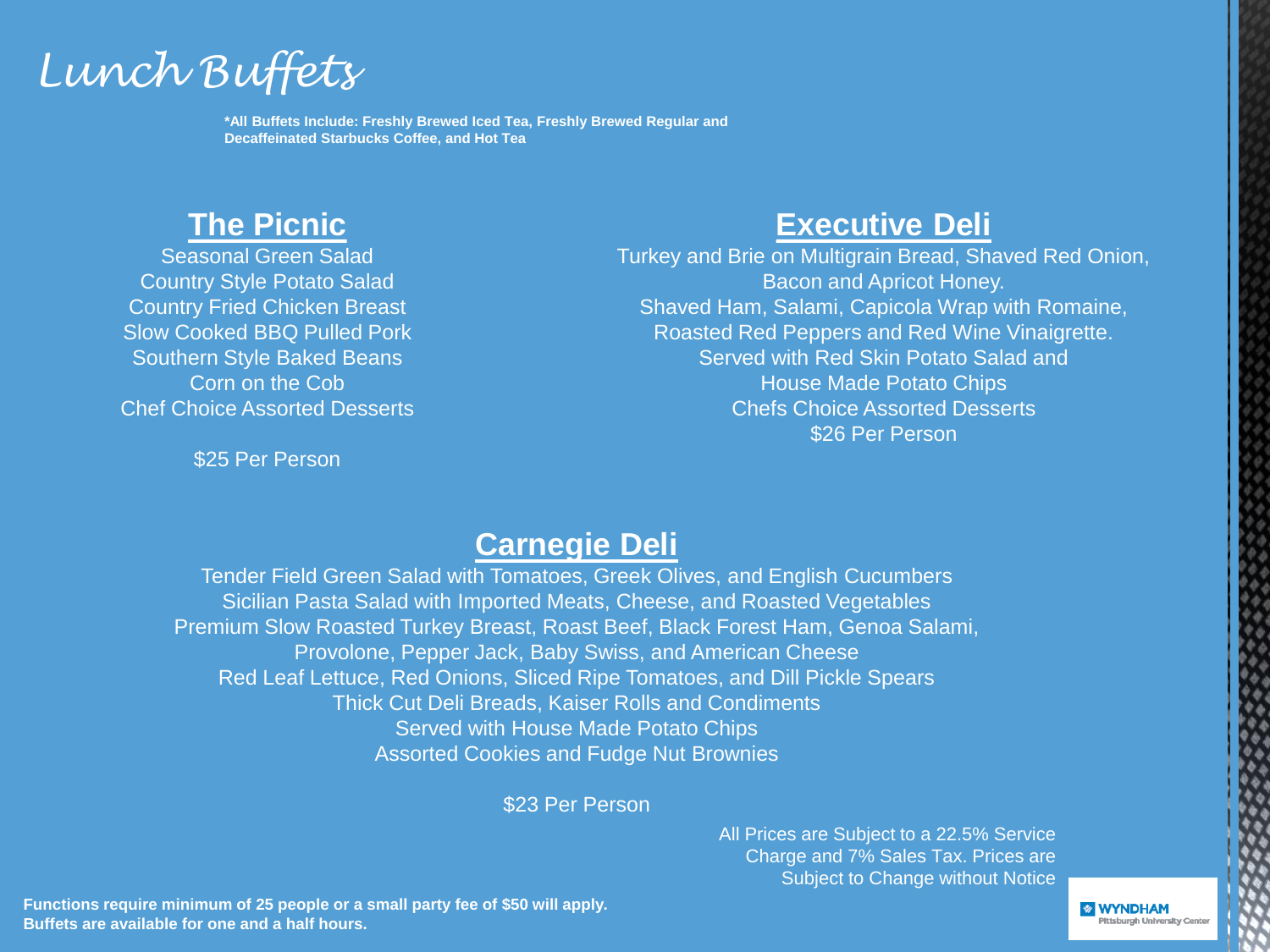# *Lunch Buffets Continued*

**\*All Buffets Include: Freshly Brewed Iced Tea, Freshly Brewed Regular and Decaffeinated Starbucks Coffee, and Hot Tea**

Wedding Soup Mixed Field Greens with Tomato, Cucumber, and Carrots Tortellini with Baby Spinach, Roasted Vegetable, and Red Pepper Cream Sauce Tuscan Style Chicken Breast Broccolini with Garlic Bread Crumbs Chefs Choice of Assorted Desserts

\$ 28 Per Person

### **Southwestern Lunch**

Chopped Iceberg Lettuce with Tomato, Cucumber, and Shredded Cheddar Cheese Taco Bar with Choice of Crisp Tortilla and Warm Flour Tortilla Marinated Strips of Chicken with Sautéed Bell Peppers and Onions Seasoned Taco Beef Salsa, Sour Cream, Guacamole, Shredded Cheddar Cheese, Sliced **Jalapenos** Spanish Style Saffron Rice Crisp Tortilla Chips with Hot Queso Chefs Choice of Assorted Desserts

\$ 26 Per Person

# **Italian Buffet Soup and Salad Bar**

Choice of Two Soup Chicken Noodle Broccoli & Cheese House made Chili Hearty Vegetable

Choice of One Bread Assorted Rolls with **Butter** Garlic Bread Sticks

Choice of One Salad Greens Mixed Greens Romaine Iceberg

Salad Toppings Include: Assorted Dressings, Tomatoes, Cucumbers, Red Onions, Peppers, Carrots, Black Olives, Cooked Eggs, Mozzarella Cheese, Cheddar Cheese

Chef's Selection of Assorted Desserts

\$22 Per Person

**To make it Pittsburgh Style ( Add Fries, Grilled Chicken & Grilled Steak \$4 Per Person)**

All Prices are Subject to a 22.5% Service Charge and 7% Sales Tax. Prices are Subject to Change without Notice

**Functions require minimum of 25 people or a small party fee of \$50 will apply. Buffets are available for one and a half hours.**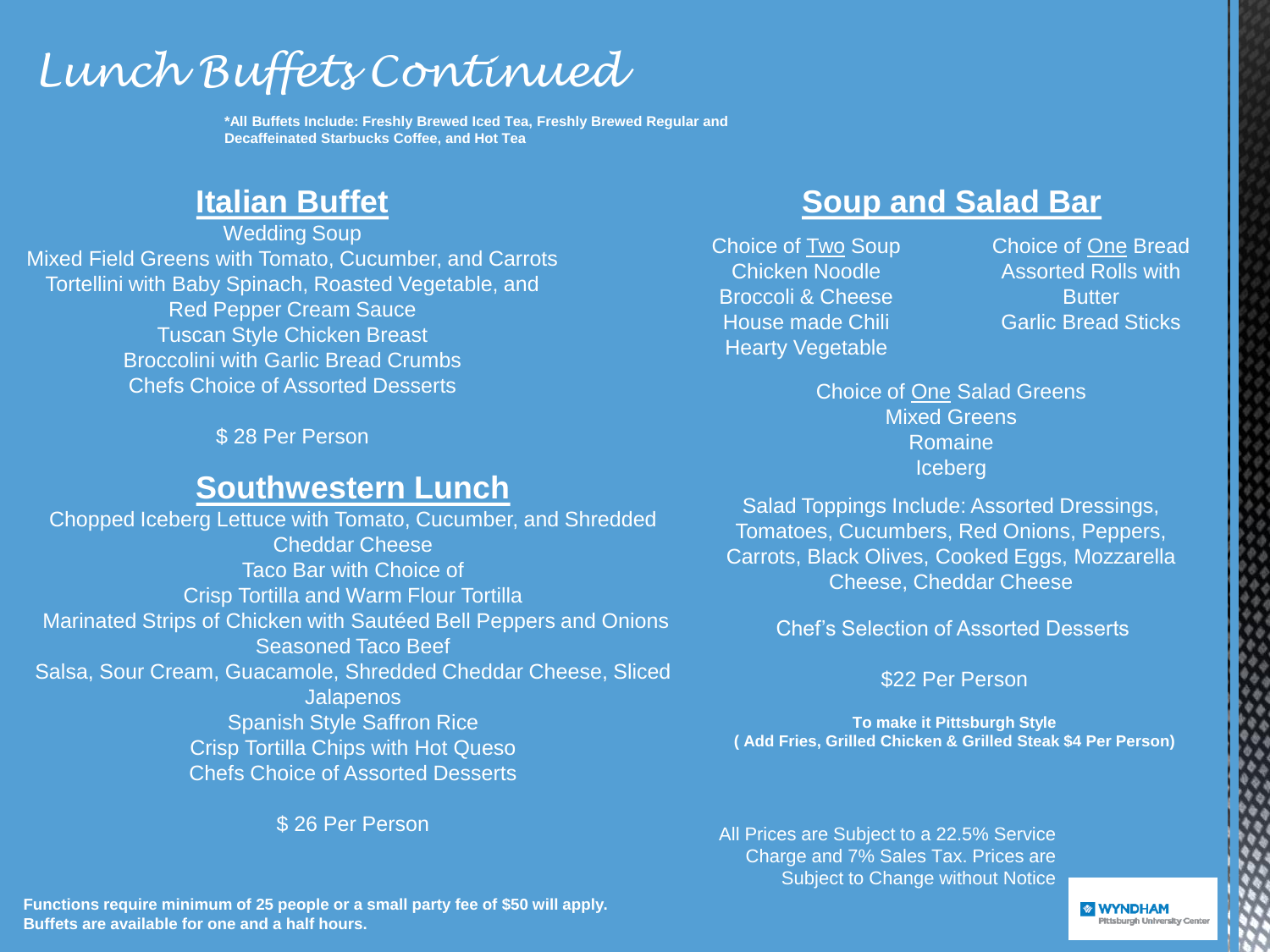# *Lunch Buffets Continued*

**\*All Buffets Include: Freshly Brewed Iced Tea, Freshly Brewed Regular and Decaffeinated Starbucks Coffee, and Hot Tea**

# **Create Your Own Buffet**

### **Two Entrée Buffet: \$29 Per person /Three Entrée Buffet: \$34 Per Person**

#### **Tomato Mozzarella Salad**

Seasonal Tomatoes, Fresh Mozzarella, Basil, with Balsamic **Reduction** 

**Greek Salad** Crisp Greens, Cucumber, Tomato, Kalamata Olives, Red Onion, Feta Cheese and Lemon Mint Vinaigrette

Choice of Two

**Classic Caesar Salad** Focaccia Croutons and House Made Dressing

#### **Spring Tossed Salad**

Tossed Spring Lettuce with Roma Tomatoes, Red Onion, Shredded Carrots, Olives, Cucumbers and Pepperoncini; Served with Ranch and Balsamic Dressing

#### **Spinach Salad with Raspberry Vinaigrette**  Spinach Boursin Crumbles,

Candied Pecans, Quartered Strawberries, and Raspberry Vinaigrette

### **Costal Breeze Salad**

Spring Greens Tossed with Strawberries, Mandarin Oranges, Gorgonzola Cheese, Diced Apple and Candied Walnuts; Served with Raspberry Vinaigrette

All Prices are Subject to a 22.5% Service Charge and 7% Sales Tax. Prices are Subject to Change without Notice

**Functions require minimum of 25 people or a small party fee of \$50 will apply. Buffets are available for one and a half hours.**

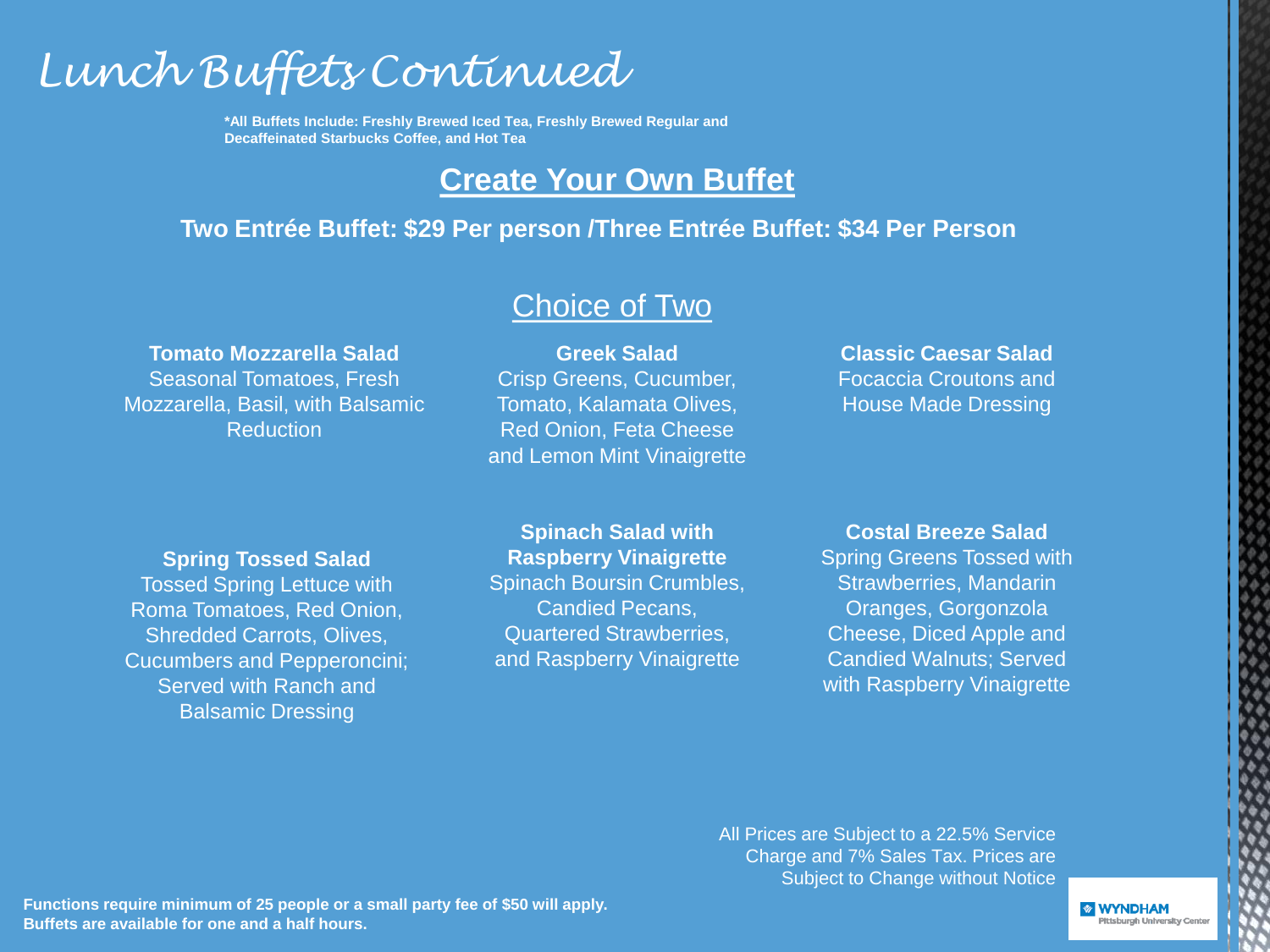# **Create Your Own Buffet Continued**

### **Two Entrée Buffet: \$29 Per person /Three Entrée Buffet: \$34 Per Person**

| <b>Chicken Milanese</b>                      | <b>Tropical Style Tilapia</b>                            |  |  |  |
|----------------------------------------------|----------------------------------------------------------|--|--|--|
| <b>Chicken Piccata</b>                       | <b>Roasted Vegetable Risotto</b>                         |  |  |  |
| <b>Chicken Marsala</b>                       | <b>Three Cheese Lasagna</b>                              |  |  |  |
| <b>Chicken Modiga</b>                        | <b>Pesto Pasta Primavera</b>                             |  |  |  |
| <b>Yankee Pot Roast</b>                      | <b>Grilled Vegetable Stir Fry(Vegan)</b>                 |  |  |  |
| <b>Slow Roasted Pot Roast</b>                | <b>Italian Ratatouille Stuffed Portabella</b><br>(Vegan) |  |  |  |
| <b>Grilled Pork Loin</b>                     |                                                          |  |  |  |
| <b>Skirt Steak with Cilantro Chimichurri</b> |                                                          |  |  |  |
| NY Strip Loin with a 3 Mushroom Demi         |                                                          |  |  |  |
| <b>Honey Chipotle Salmon</b>                 |                                                          |  |  |  |

**Lemon Herb Panko Cod**

# **Entrees Side Options** (Choice of Two)

Gruyere Au Gratin Potatoes Smoked Gouda Hash browns Roasted Brown Sugar Butter Sweet Potatoes Fine Herb Rice Pilaf Garlic Roasted Red Skin Potatoes Macaroni & Cheese Casserole Mashed Potatoes Green Bean Almandine Honey Thyme Glazed Carrots Vegetable Medley **Broccolini** Asparagus Lemon Herb Risotto Wild Mushroom Risotto

**Chef's Choice of Assorted Desserts**

All Prices are Subject to a 22.5% Service Charge and 7% Sales Tax. Prices are Subject to Change without Notice

**Functions require minimum of 25 people or a small party fee of \$50 will apply. Buffets are available for one and a half hours.**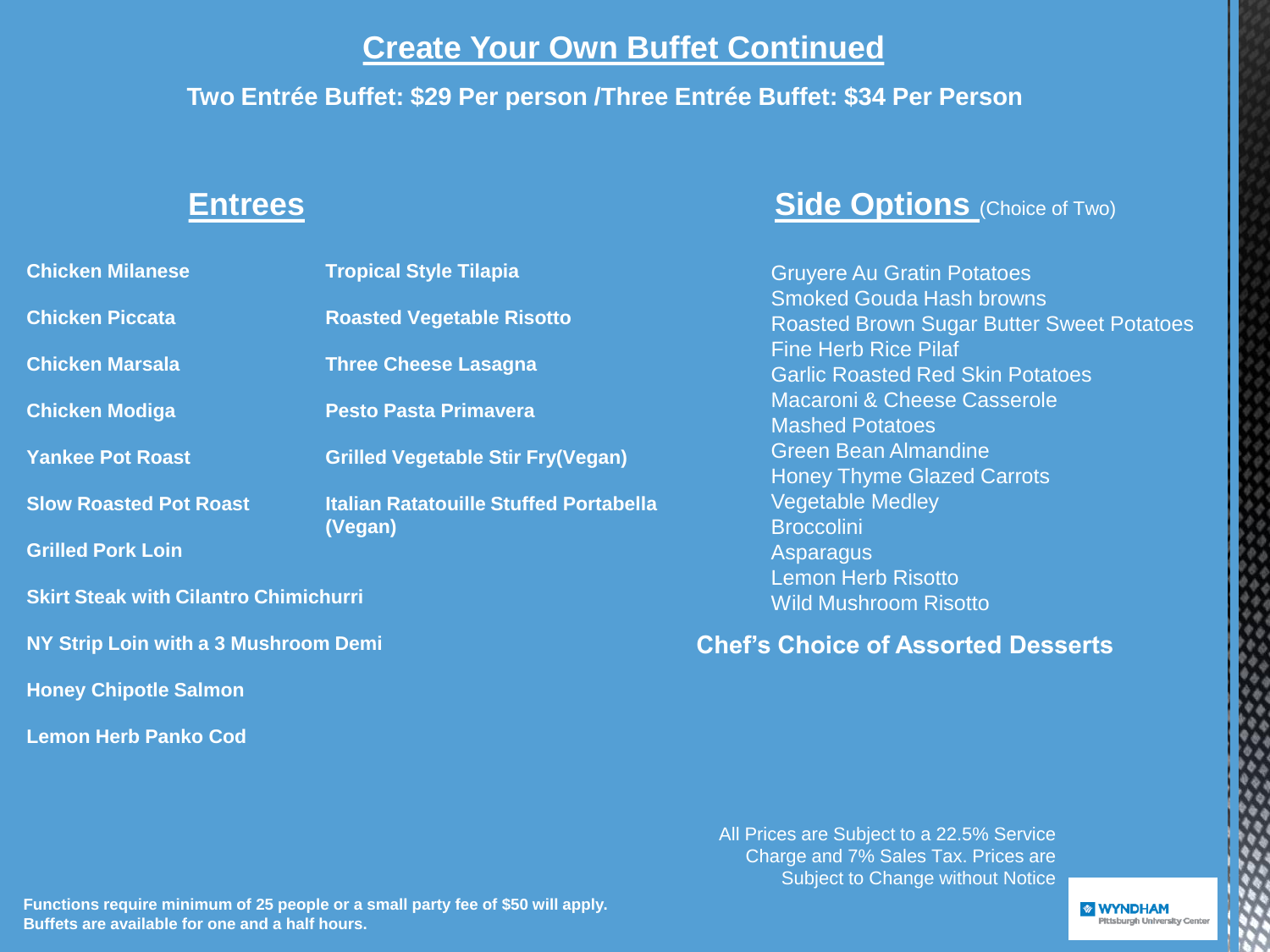# *Afternoon Breaks*

# **Mediterranean Break**

Hummus with Pita Chips, Vegetable Crudité with Veggie Dip, Assorted Soft Drinks and Bottled Water

\$13 Per Person

# **Cookie Break**

Assorted Freshly Baked Cookies Freshly Brewed Regular and Decaffeinated Starbucks Coffee Assorted Sodas & Bottled Water

\$10 Per Person

# **Waffle Bar**

Belgian Waffles with Vanilla Ice Cream and assorted Toppings: Whipped Cream, Strawberries, Chocolate Sauce, Chocolate Chips, Sprinkles, Maple Syrup and Butter. Freshly Brewed Regular and Decaffeinated Starbucks Coffee and Hot Tea

\$13 Per Person

# **Sweet and Salty**

Assorted Candy Bars, Gourmet Brownies, Variety of Fresh Baked Cookies, Homemade Potato Chips. Whole and Skim Milk, Freshly Brewed Regular and Decaffeinated Starbucks Coffee and Hot Tea

\$14 Per Person

# **Health Break**

Sliced Fresh Fruit with Seasonal Berries, Assorted Individual Yogurts with Granola on the Side Make Your Own Trail Mix Assorted Nuts, Dried Fruit, Granola, M&M's, Freshly Brewed Regular and Decaffeinated Starbucks Coffee & Hot Tea Bottled Water

\$13 Per Person

# **Stadium Break**

Warm Pretzels, Mustard, Cheddar Cheese Sauce, Tortilla Chips, Peanuts, Candy Bars, Cracker Jacks, Assorted Soft Drinks and Bottled Water

\$12 Per Person

All Prices are Subject to a 22.5% Service Charge and 7% Sales Tax. Prices are Subject to Change without Notice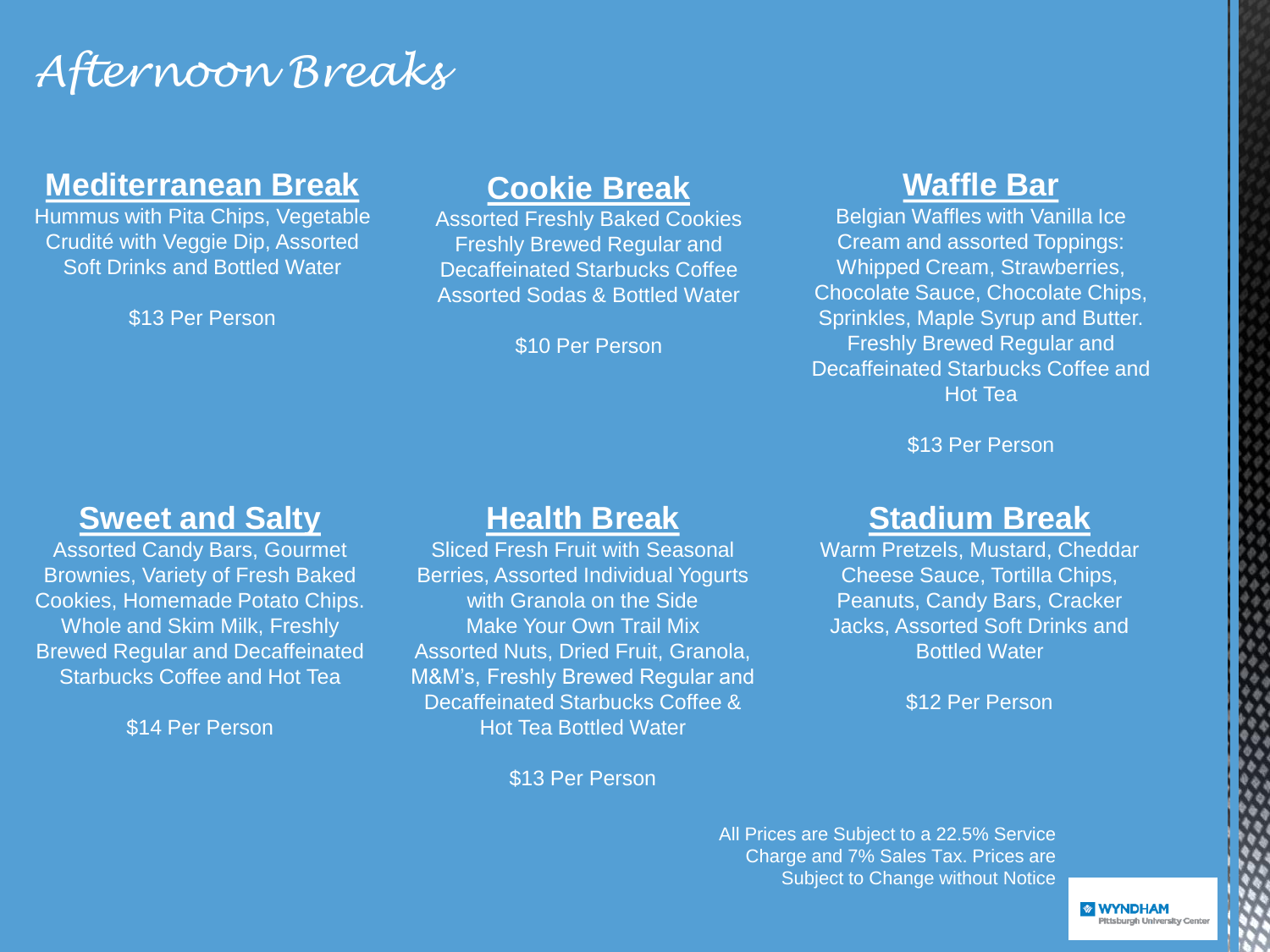# *Plated Dinner Entrees*

**\*All Plated Entrees Include Freshly Brewed Iced Tea, Freshly Brewed Regular and Decaffeinated Starbucks Coffee, and Hot Tea**

# **Entrée**

**\*All Plated Entrees Include House Salad. Upgrade to Chef's Choice Signature Salad for \$3**

# **Chicken**

Chicken Marsala- \$30 Per Person Tuscan Stuffed Chicken- \$33 Per Person Blue Fin Crab Stuffed Chicken- \$36 Price Per Person

# Fish

Honey Chipotle Salmon- \$33 Per Person Grilled Shrimp with Lemongrass Sauce- \$36 Per Person

#### Beef

8oz Filet Mignon with Cabernet Mushroom Sauce- \$45 Per Person 12oz NY Strip with Peppercorn Demi- \$38 Per Person 8oz Sirloin Filet Topped with Gorgonzola Compound Butter- \$40 Per Person

> **Side Dish Selection** Chef's Choice of Starch, Chef's Choice of Vegetable, Rolls and Butter and Chef's Choice of Dessert

#### All Prices are Subject to a 22.5% Service Charge and 7% Sales Tax. Prices are Subject to Change without Notice

**Functions require minimum of 25 people or a small party fee of \$50 will apply. Buffets are available for one and a half hours.**

### Pork

Prime Rib of Pork loin- \$34 Per Person Canadian Bacon Pork Chop- \$31 Per Person

# **Vegetarian**

Roasted Vegetable Empanada-\$24 Per Person Italian Ratatouille Stuffed Portabella (Vegan)- \$26 Per Person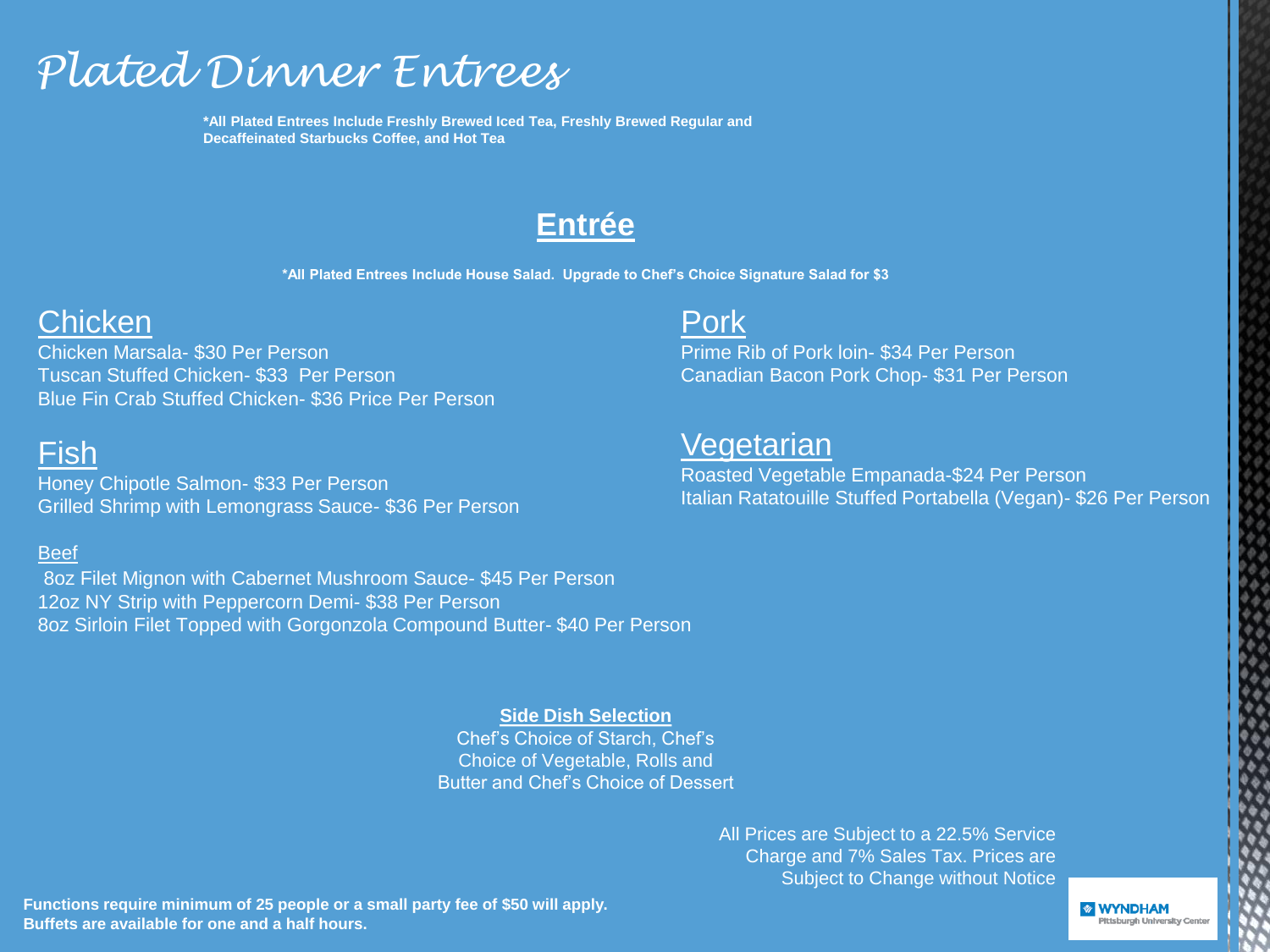

**\*All Buffets Include: Freshly Brewed Iced Tea, Freshly Brewed Regular and Decaffeinated Starbucks Coffee, and Hot Tea**

# **Create Your Own Buffet**

#### **Two Entrée Buffet: \$37 Per person /Three Entrée Buffet: \$41 Per Person**

#### **Tomato Mozzarella Salad**

Seasonal Tomatoes, Fresh Mozzarella, Basil, Caramelized Sweet Onion, with Balsamic **Reduction** 

# Choice of Two

**Greek Salad** Crisp Greens, Cucumber, Tomato, Kalamata Olives, Red Onion, Feta Cheese and Lemon Mint Vinaigrette

#### **Classic Caesar Salad** Focaccia Croutons and House Made Dressing

#### **Spring Tossed Salad**

Tossed Spring Lettuce with Roma Tomatoes, Red Onion, Shredded Carrots, Olives, Cucumbers and Pepperoncini; Served with Ranch and Balsamic Dressing

#### **Spinach Salad with Raspberry Vinaigrette**

Spinach, Boursin Crumbles, Candied Pecans, Quartered Strawberries, and Raspberry Vinaigrette.

#### **Costal Breeze Salad**

Spring Greens Tossed with Strawberries, Mandarin Oranges, Gorgonzola Cheese, Diced Apple and Candied Walnuts; Served with Raspberry Vinaigrette

All Prices are Subject to a 22.5% Service Charge and 7% Sales Tax. Prices are Subject to Change without Notice

**Functions require minimum of 25 people or a small party fee of \$50 will apply. Buffets are available for one and a half hours.**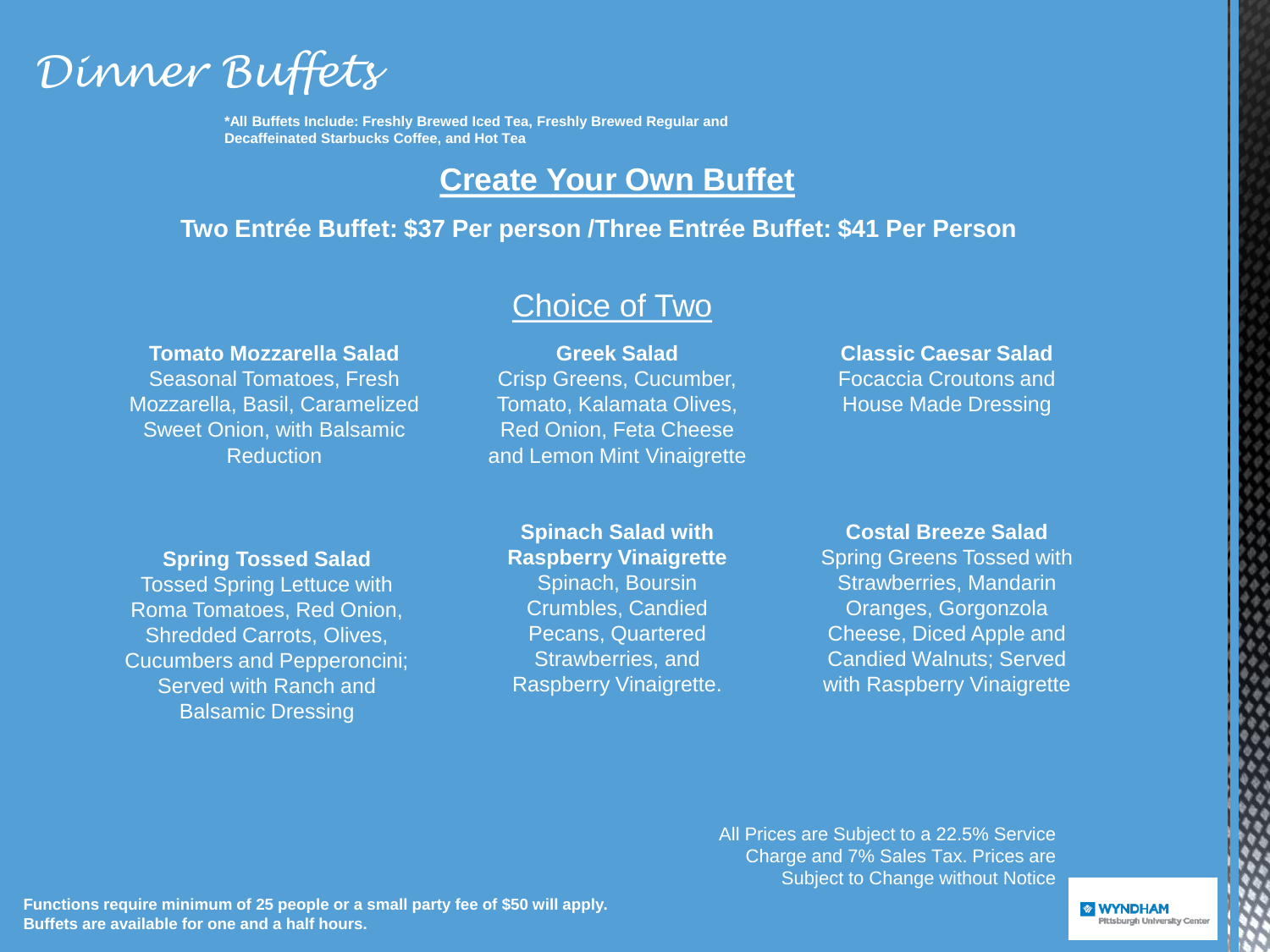# **Create Your Own Buffet Continued**

### **Two Entrée Buffet: \$37 Per person /Three Entrée Buffet: \$41 Per Person**

| <b>Chicken Milanese</b>                      | <b>Tropical Style Tilapia</b>                 |  |
|----------------------------------------------|-----------------------------------------------|--|
| <b>Chicken Piccata</b>                       | <b>Orange Roughy Nautical Style</b>           |  |
| <b>Chicken Marsala</b>                       | <b>Shrimp Scampi</b>                          |  |
| <b>Chicken Modiga</b>                        | <b>Roasted Vegetable Risotto</b>              |  |
| <b>Yankee Pot Roast</b>                      | <b>Three Cheese Lasagna</b>                   |  |
| <b>Slow Roasted Pot Roast</b>                | <b>Pesto Pasta Primavera</b>                  |  |
| <b>Grilled Pork Loin</b>                     | <b>Grilled Vegetable Stir Fry</b>             |  |
| <b>Skirt Steak with Cilantro Chimichurri</b> | <b>Italian Ratatouille Stuffed Portabella</b> |  |
| NY Strip Loin with a 3 Mushroom Demi         |                                               |  |
| <b>Honey Chipotle Salmon</b>                 |                                               |  |

# **Entrees Side Options** (Choice of Three)

Roasted Garlic Mashed Potatoes Roasted Parmesan Redskin Potatoes Butter and Parsley Red Skin Potatoes Au Gratin Potatoes Rice Pilaf Three Mushroom Risotto Fine Herb Rice Pilaf Mac and Cheese Casserole Penne Pasta with Marinara Sauce Garden Risotto Vegetable Mélange Asparagus Tips Honey Glazed Carrots Broccolini with Toasted Bread Crumbs Green Bean Almandine

### **Chef's Choice of Assorted Desserts**

All Prices are Subject to a 22.5% Service Charge and 7% Sales Tax. Prices are Subject to Change without Notice

**Functions require minimum of 25 people or a small party fee of \$50 will apply. Buffets are available for one and a half hours.**

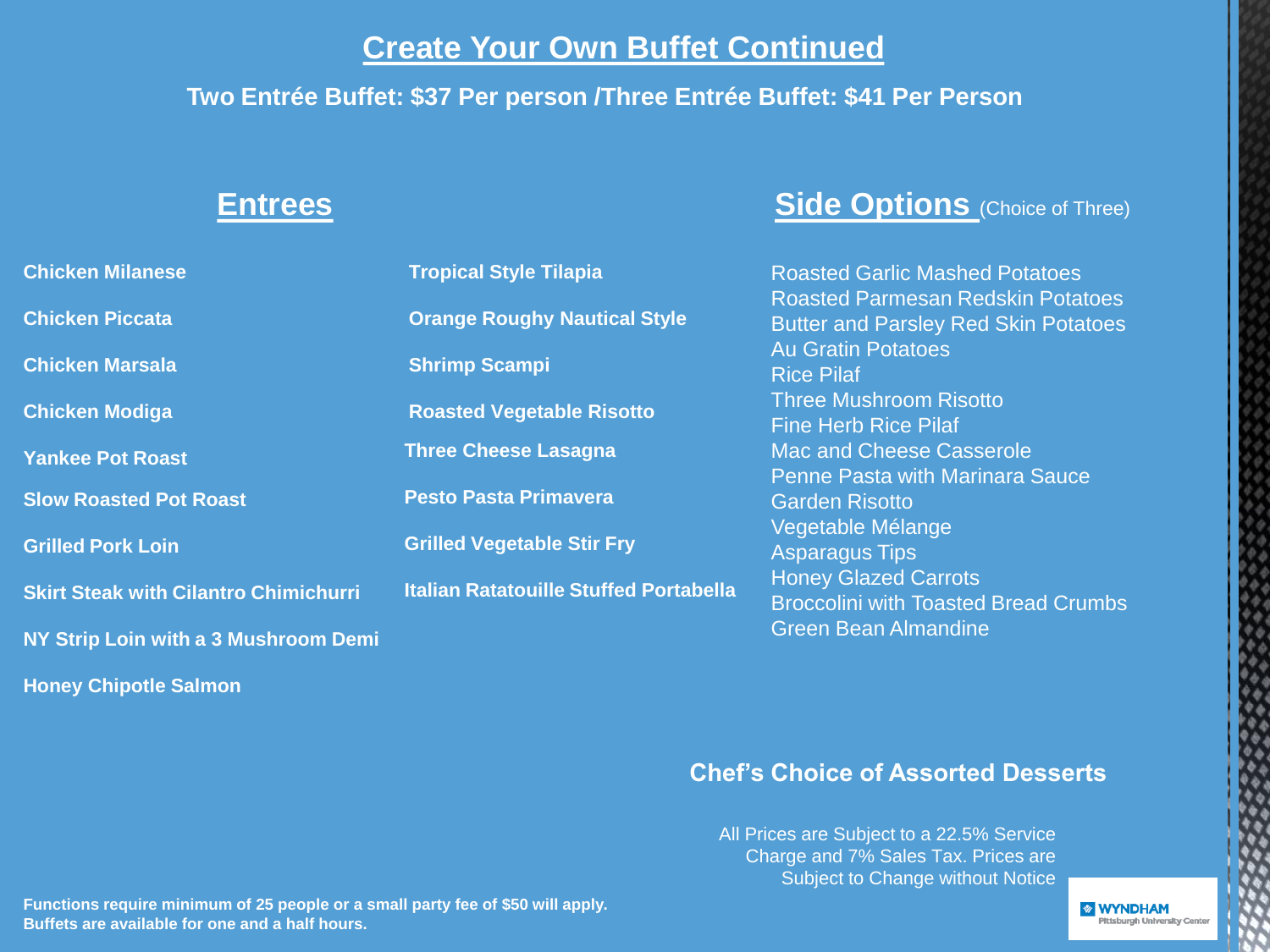# *Hors d'oeuvre Package Selections*

**\*No Substitutions in Packages.**

# **Package One**

(1 hour to include 5-6 pieces per person) Tomato Basil Bruschetta Chicken Wellington Prosciutto Wrapped Asparagus **Spanakopita** Vegetable Tray with Dip

\$16 Per Person

## **Package Two**

(1 hour to include 5-6 pieces per person) Chicken Quesadilla Cornucopia Spinach Stuffed Mushrooms Grilled Zucchini with Cheese Boursin and Balsamic Glaze Mini Crab Cake Antipasti Skewer

\$18 Per Person

# **Package Three**

(1 hour to include 5-6 pieces per person) Mini Beef Wellington Sweet Chili Glazed Chicken Satay Herb Goat Cheese and Roasted Red Pepper Bruschetta Crab Salad with Saffron Aioli on a Toasted Baguette Fruit and Cheese Tray

\$22 Per Person

All Prices are Subject to a 22.5% Service Charge and 7% Sales Tax. Prices are Subject to Change without Notice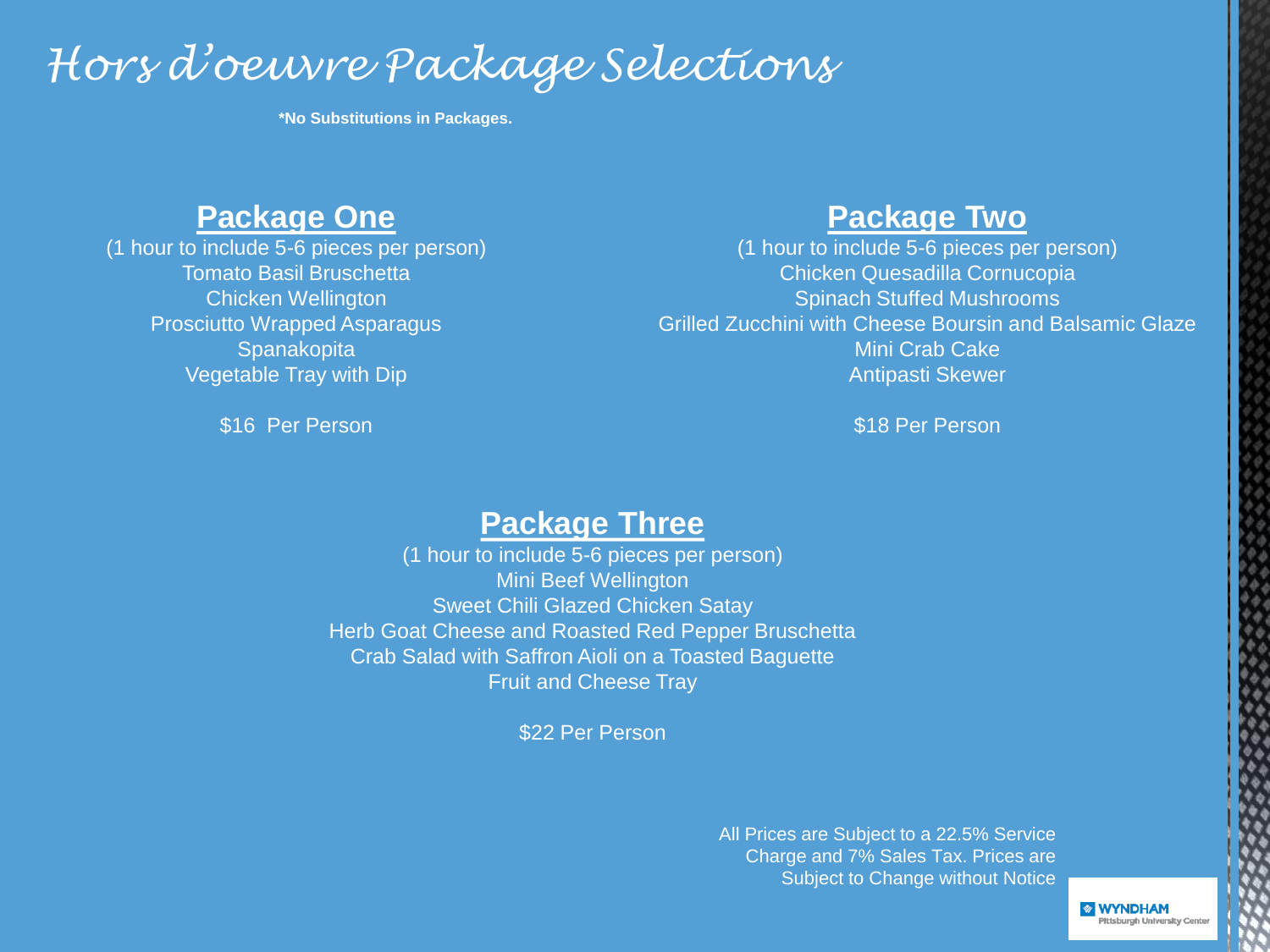# *Reception Packages*

# Reception Displays:

**Fresh Fruit and Cheese**

Imported and Domestic Selection with Stone Ground Mustard, Raspberry Yogurt Dip and **Crackers** 

\$7 Per Person

#### **Market Vegetable Cruite**

With Ranch Dip

\$6 Per Person

#### **Chip and Dip Display**

Buffalo Chicken Dip, Loaded Potato Dip, Spinach and Artichoke Dip, Salsa. Served with Homemade Chips and Tortilla Chips

\$15 Per Person

#### **Mediterranean**

Hummus, Tabbouleh, Grape Leaves, Marinated Vegetables, Olives and Pita triangles

\$12 Per Person

#### **Antipasti**

Variety of Imported Meats and Cheese, Olives, Tuscan Grilled Vegetables, Marinated Mushrooms, Tomato Mozzarella and Crostini

\$13 Per Person

All Prices are Subject to a 22.5% Service Charge and 7% Sales Tax. Prices are Subject to Change without Notice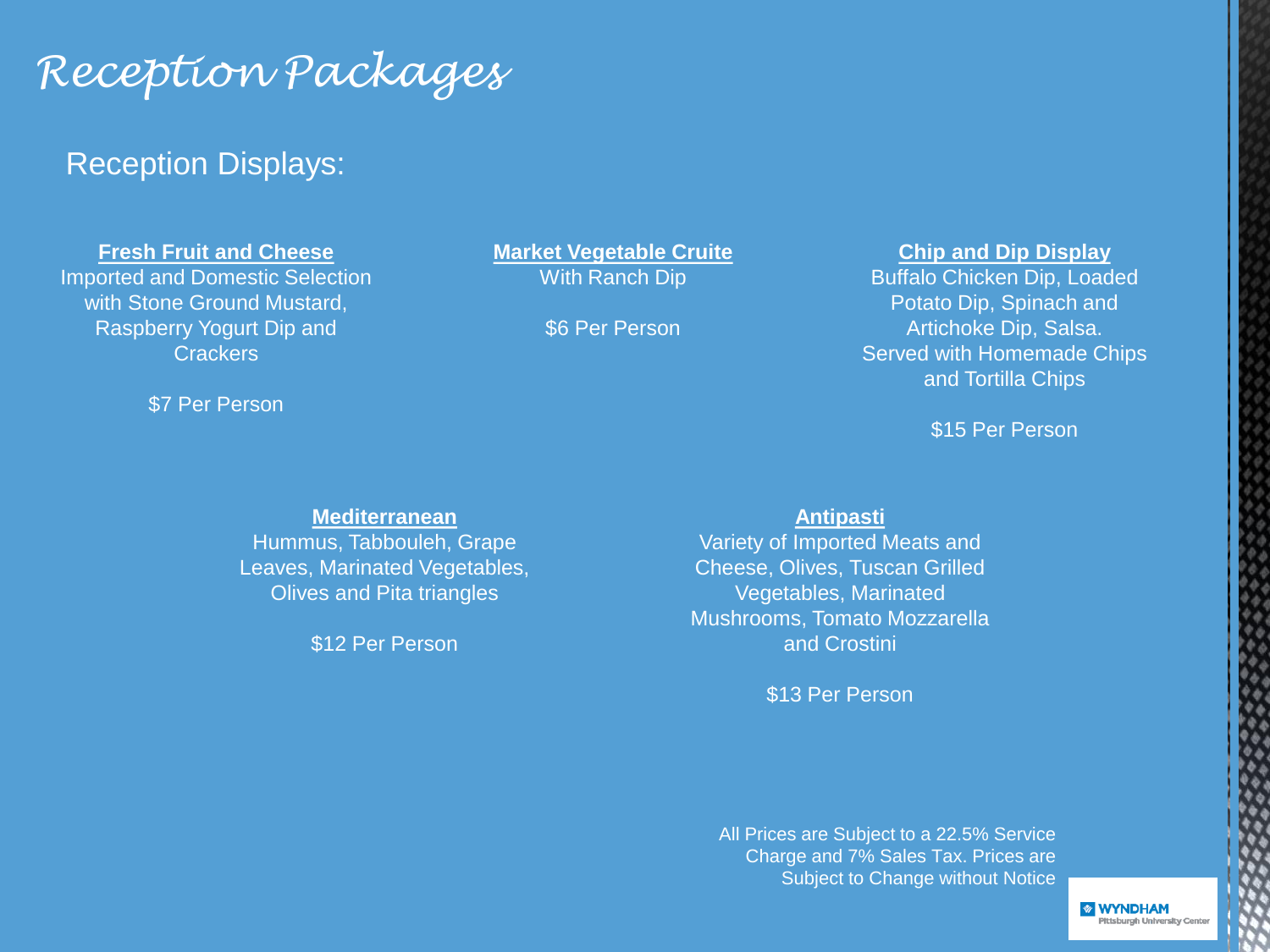*Reception Packages*

**\*If Chef Attendant Required, \$100 Per Attendant, Per Hour. Minimum of one Chef Per 50 People.**

### Action Stations:

#### **Mashed Potato Martini**

Whipped Potatoes and Sweet Potatoes with Bacon Bits, Sour Cream, Blue Cheese Crumbles, Scallions, Grated Cheddar Cheese, Andouille Sausage, Brown Sugar Cinnamon and Candied Pecan Pieces -Served in a Martini Glass

\$15 Per Person

#### **Pasta Calabrese**

Penne and Cavatappi pasta, Marinara, Alfredo, Aglio Olio and Blush Sauces, Grilled Chicken, Sausage, Shrimp and Roasted Vegetables, Spinach, Portobello Mushrooms, Pine Nuts and Sundried Tomatoes, Garlic Breadsticks

\$19 Per Person

#### **Grilled Fajitas**

Cilantro- Lime Grilled Chicken, Grilled Marinated Flank Steak, Bell Peppers, Spanish Onions, Scallions, Pico de Gallo, Shredded Cheese, Sour Cream, Black Beans, Corn Salsa and Warm Tortillas, Tri-colored Tortilla Chips, Guacamole and Hot Sauces

\$18 Per Person

#### **Slider Station**

Slow Smoked Pulled Pork, Kobe Beef and Crispy Fried Chicken on our Fresh Slider Buns with Lettuce, Tomato, Onions, Ketchup, Mustard, Mayonnaise, Sweet Relish, Tangy Mustard BBQ, and Sweet Memphis Style BBQ

\$19 Per Person

All Prices are Subject to a 22.5% Service Charge and 7% Sales Tax. Prices are Subject to Change without Notice

**Functions require minimum of 25 people or a small party fee of \$50 will apply. Buffets are available for one and a half hours.**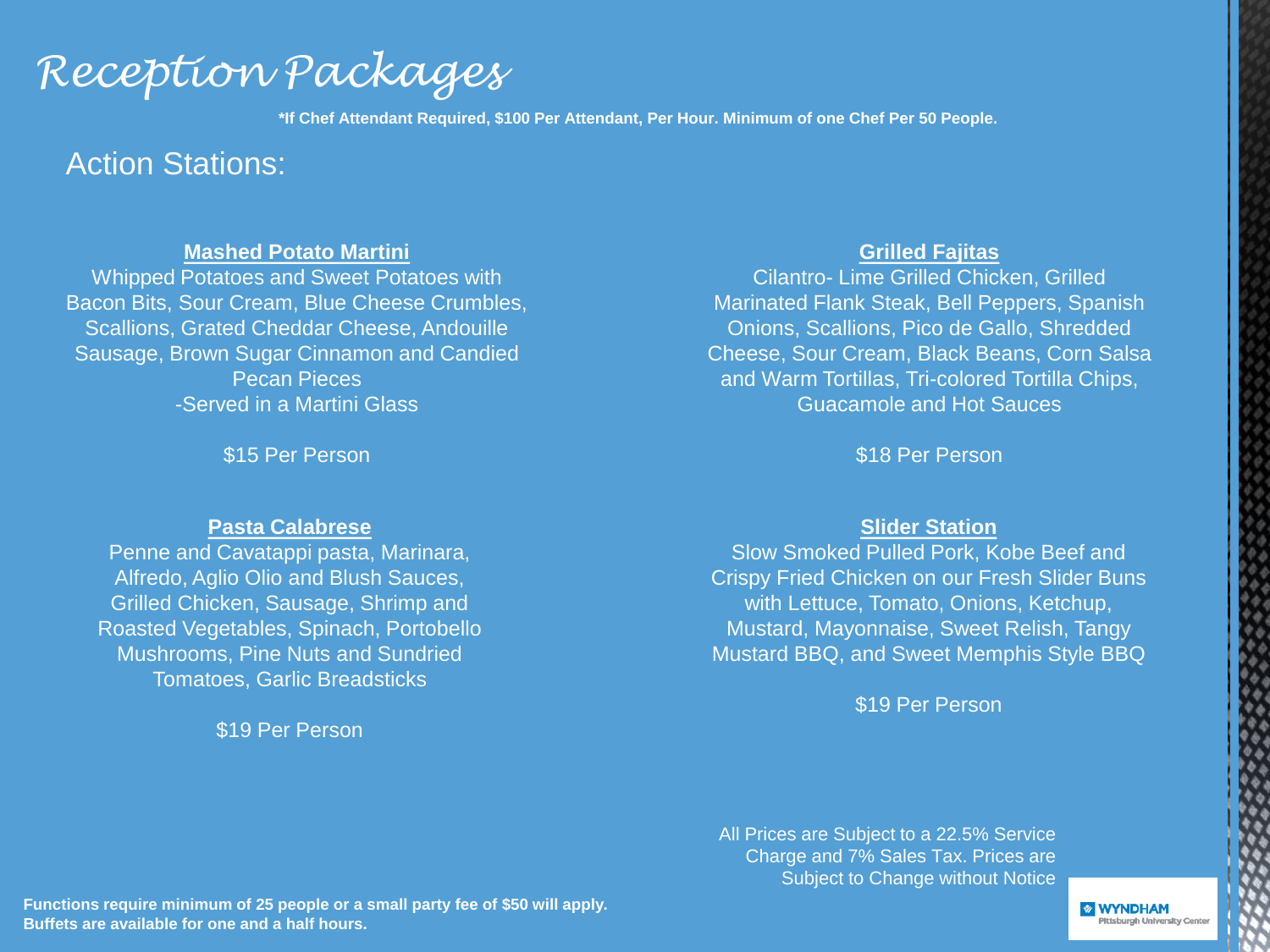*Reception Packages*

**\*If Chef Attendant Required, \$100 Per Attendant, Per Hour. Minimum of one Chef Per 50 People.**

### Action Stations :

#### **French Fry Bar**

French Fries, Tater Tots and Sweet Potato Fries with Assorted Toppings: Bacon Bits, Sour Cream, Scallions, Grated Cheddar Cheese, Brown Sugar Cinnamon and Candied Pecans. Assorted Dipping Sauces: Ketchup, Ranch, Honey Mustard, Cheese Sauce and Fry Sauce

\$12 Per Person

#### **Gourmet Hot and Iced Coffee Bar**

Starbucks Hot Regular and Decaf Coffee. Starbucks Iced Coffee Assorted Flavor Syrups Whipped Cream, Chocolate and Caramel Drizzle

\$ 10 Per Person

#### **S'mores Bar**

Graham Crackers, Marshmallows, Assorted Mini Candy Bars, Chocolate Sauce, Nutella, Peanut Butter, Strawberries

\$10 Per Person

#### **Hot Chocolate Bar**

Hot Chocolate with Assorted Toppings: Whipped Cream, Chocolate Sauce, Chocolate Chips, Mini Marshmallows, Sprinkles and Crushed Peppermint

\$ 8 Per Person

All Prices are Subject to a 22.5% Service Charge and 7% Sales Tax. Prices are Subject to Change without Notice

**Functions require minimum of 25 people or a small party fee of \$50 will apply. Buffets are available for one and a half hours.**

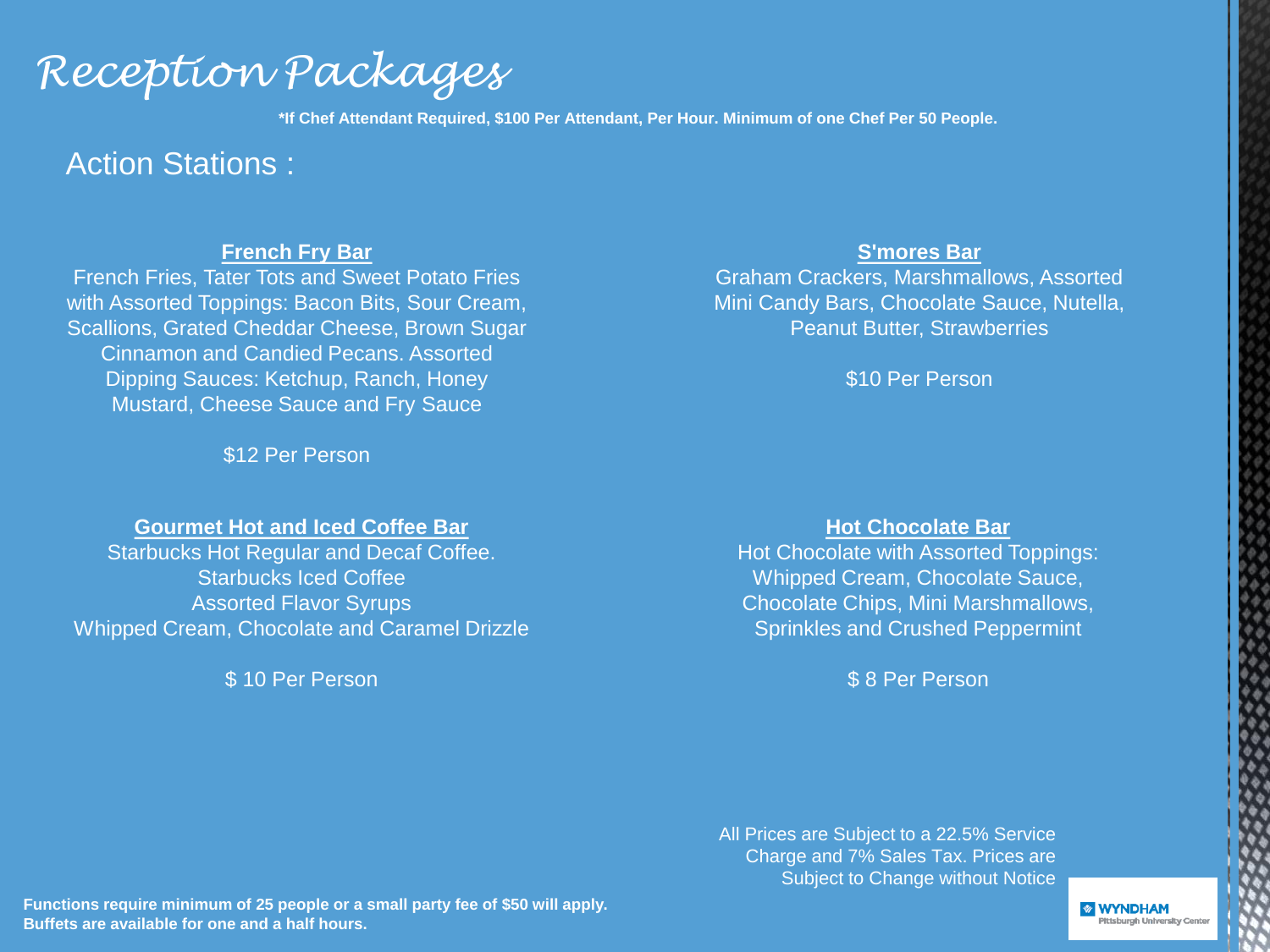# *Reception Packages*

**\*Chef Attendant Required. \$100 Per Attendant, Per Hour. Minimum of one Chef Per 50 People.**

**Carving Stations: \*Served with rolls and butter** 

#### **Herb Crusted NY Strip**

With Dijon Mustard and Creamy Horseradish Serves:30-40 People

\$325

#### **Fire- Roasted Tenderloin of Beef**

Dijon Mustard Sauce, Béarnaise, Creamy Horseradish Sauce Serves:20-30 People

\$375

#### **Stone Ground Mustard-Crusted Pork Loin**

Served with Dried Fruit Chutney Serves:20-30 People

\$275

#### **Roasted Top Round of Beef**

With Creamy Horseradish and Dijon Mustard Serves:30-40 People

\$300

#### **Baked Honey Glazed Ham**

**With Dijon Mustard** Serves:20-40 People

\$275

#### **Slow Roasted Turkey Breast**

Baked and Slow Roasted with Cranberry Sauce, Seasonal Mayonnaise, and Dijon Mustard Serves:20-30 People

#### \$275

All Prices are Subject to a 22.5% Service Charge and 7% Sales Tax. Prices are Subject to Change without Notice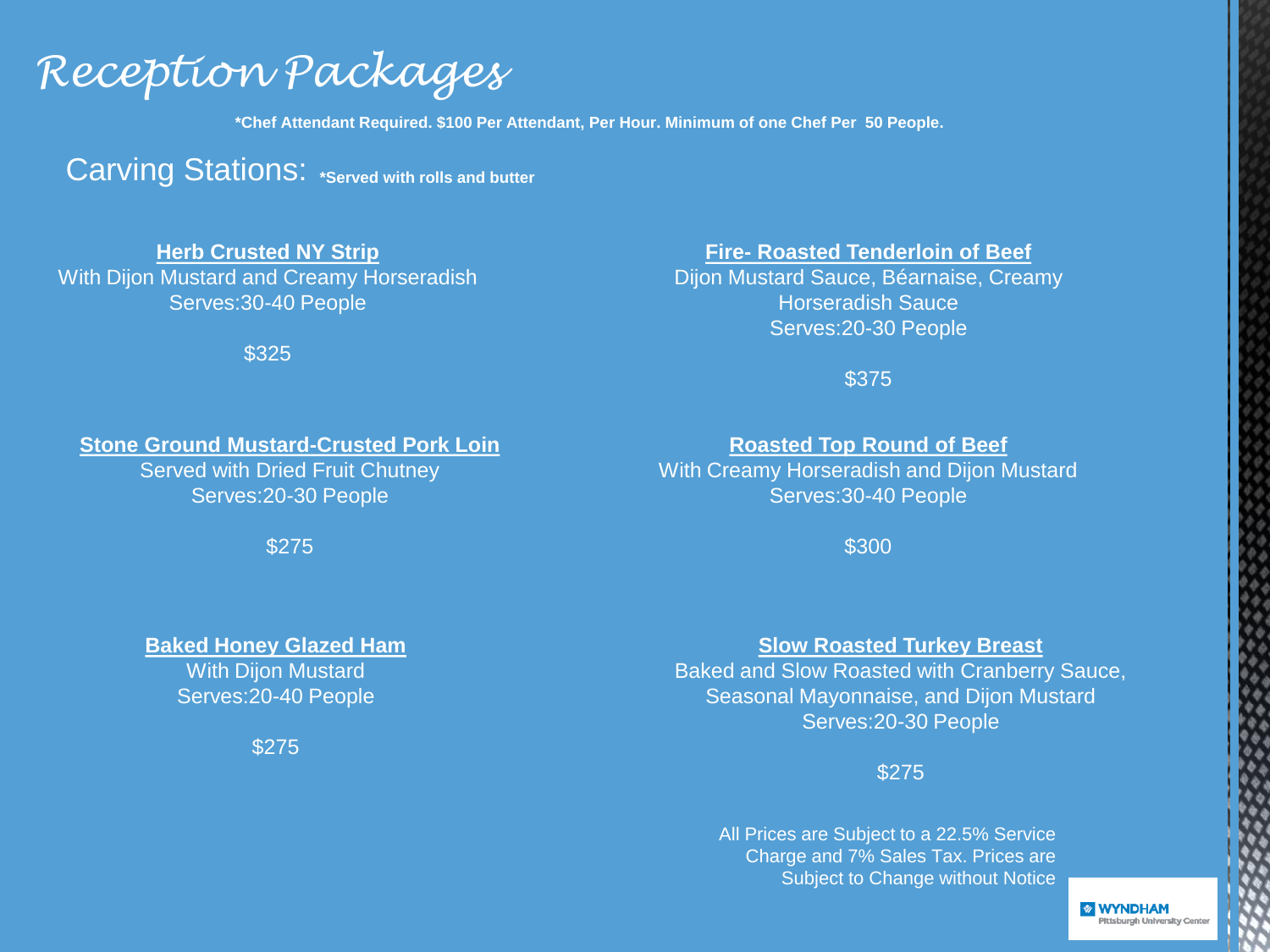*Reception Packages*

**\*Must purchase at least 50 pieces of each.**

#### **Cold Tier 1 \$3 per piece**

Caprese Style Bruschetta

Grilled Zucchini with Boursin Cheese, and Balsamic Glaze Chorizo, Mozzarella, Sun Dried Tomato Cream Phyllo Cup Antipasti Skewers

Red Pepper Hummus Crostini with Manchego Cheese

#### **Cold Tier 2 \$3.75 per piece**

Prosciutto Wrapped Asparagus Smoked Salmon Horse Radish Ricotta on Toasted Baguette Herbed Goat Cheese and Roasted Red Pepper Bruschetta Beef Tenderloin with Blue Cheese, Red Onion Jam on Toasted Ciabatta Spicy poached Jumbo Shrimp with a Belvedere Cocktail Sauce Sushi (Tuna, Eel, Salmon and California Rolls)

#### **Hot Tier 1 \$3 per piece**

Vegetable Spring Rolls with Sweet and Sour Sauce **Spanakopita** Italian Sausage Stuffed Mushrooms Sweet Chili Glazed Chicken Sate Chicken Wellington Swedish Meatballs Chicken Tenders with Dipping Sauce

#### **Hot Tier 2 \$3.75 per piece**

Coconut Shrimp with Pineapple Aioli Mini Beef Wellington Bacon Wrapped Scallops Crab Cakes with Lemon Chipotle Aioli Coconut Chicken Tender with Sweet Mango Chili Teriyaki Glazed Beef Sate

All Prices are Subject to a 22.5% Service Charge and 7% Sales Tax. Prices are Subject to Change without Notice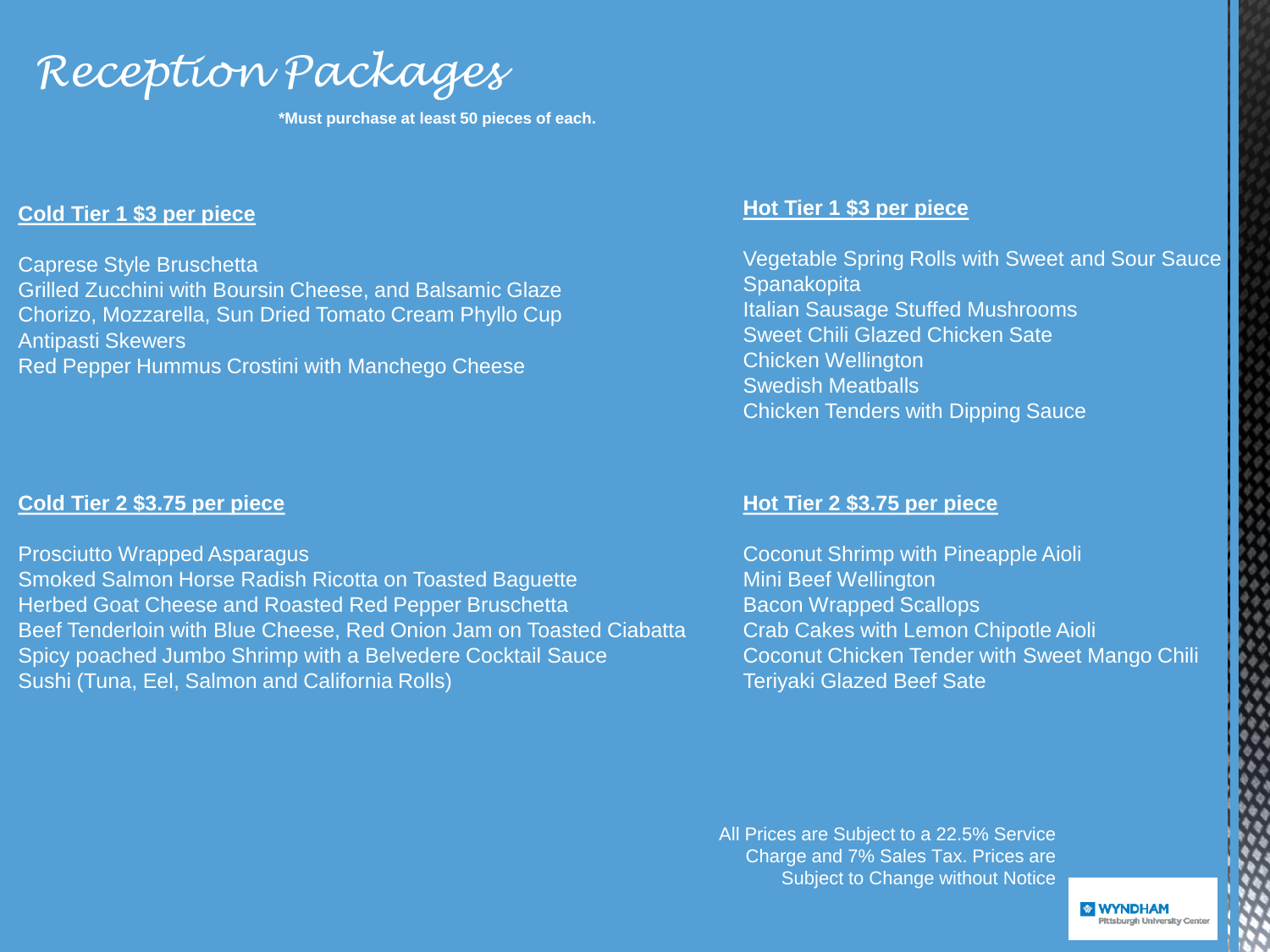# *Bar Selections*

#### **Call Bar**

Pinnacle/Smirnoff Vodka Bombay Gin Cruzan Rum Jim Beam Dewar's White Label Cuervo 1800 E&J Brandy Budweiser, Miller Lite, Michelob Ultra Heineken, Corona, Amstel Light Chardonnay, Merlot, Cabernet Sauvignon & White Zinfandel

#### **Open Bar Pricing**

*\$19 Per Person for One Hour \$28 Per Person for Two Hours \$9 Per Person for Each Add'l Hour*

#### **Premium Bar**

Sky/Absolut Vodka Tanqueray Gin Captain Morgan Jack Daniels Dewar's 12 Year Sauza Tequila Hennessy VS Budweiser, Miller Lite, Michelob Ultra Heineken, Corona, Amstel Light Chardonnay, Merlot, Cabernet Sauvignon & White Zinfandel

#### **Open Bar Pricing**

*\$22 Per Person for One Hour \$30 Per Person for Two Hours \$10 Per Person for Each Add'l Hour*

#### **Beer, Wine , & Pop Only Bar Pricing**

*\$20 Per Person Two Hours \$7 Per Person Each Additional Hour* 

#### **Wine & Champagne**

*For wine service or champagne with your meal, inquire with your Sales Manager*

#### **Ultra Premium**

Grey Goose Vodka Bombay Sapphire Gin Appleton Reserve Rum Maker's Mark Bourbon **Glenmorangie** Crown Royal Whiskey Courvoisier VSOP Budweiser, Miller Lite, Michelob Ultra Heineken, Corona, Amstel Light Chardonnay, Merlot, Cabernet Sauvignon & White Zinfandel

#### **Open Bar Pricing**

*\$26 Per Person for One Hour \$40 Per Person for Two Hours \$11 Per Person for Each Add'l Hour*

**Bartender Fee**

*Open Bars are subject to a \$100.00 bartender fee if bar sales are less than \$350.00*

All Prices are Subject to a 22.5% Service Charge and 7% Sales Tax. Prices are Subject to Change without Notice